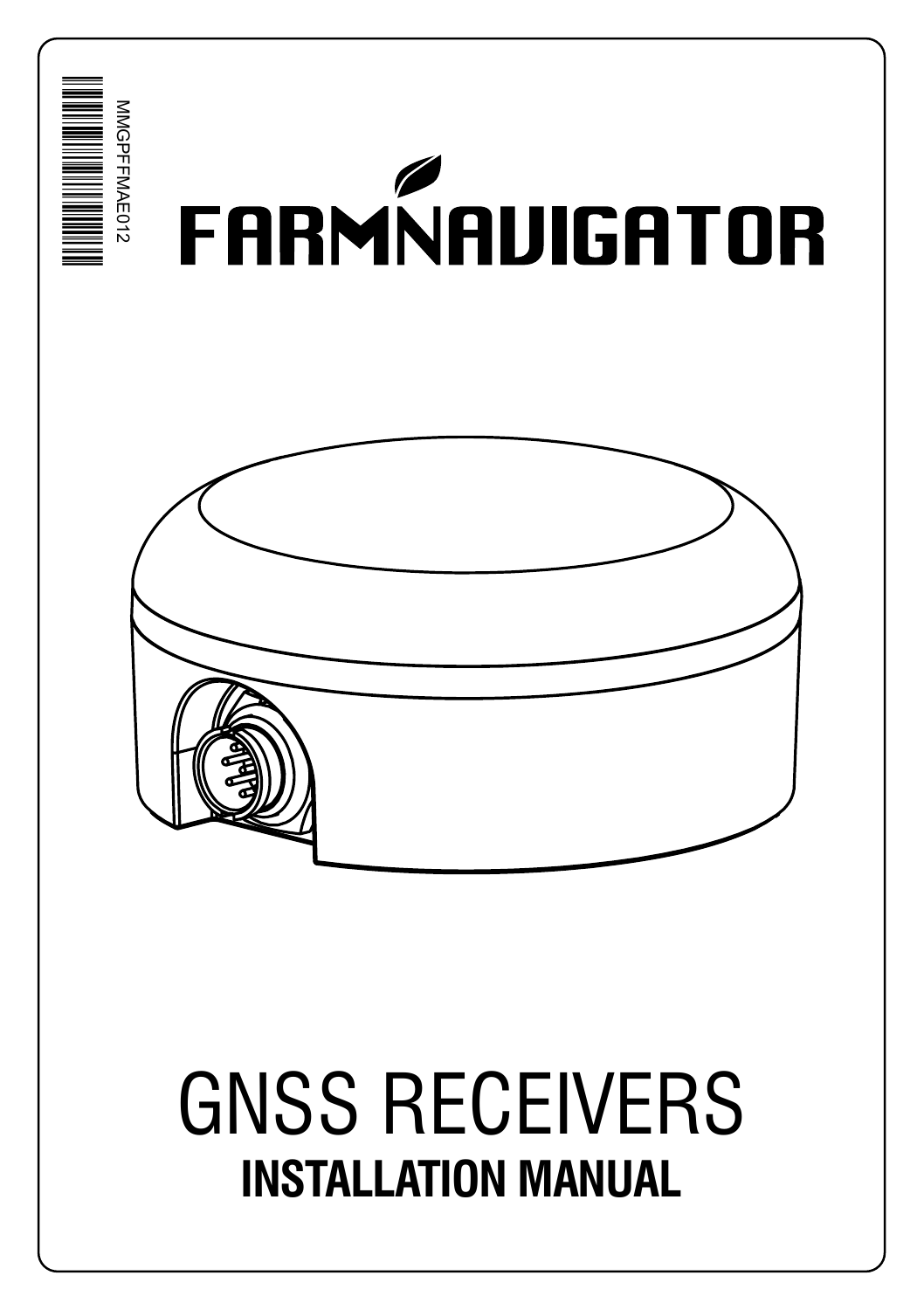# 1. Technical specifications

- Dimensions: ᴓ 98 mm x H 50 mm
- Weight: 240 g without power cable
- Supply voltage: 10-35 Vdc
- Power consumption: 0.8 W or 1.5 W\*
- Power cable: 4 m Conxall to DB9
- Built-in magnets for easy mounting
- Operating Temperature: -20 °C / +60 °C
- Storage Temperature: -30 °C / +80 °C
- Waterproof: IP67
- RS232 baud rate: configurable
- RS232 protocol: NMEA0183 configurable (GGA, GLL, RMC, GSA, GSV, VTG, ZDA, GST)

\*for All in One RTK

|                                      | <b>Turtle Smart</b> | <b>Turtle Pro2</b>     | <b>Turtle RTK</b>    | All in One RTK         |
|--------------------------------------|---------------------|------------------------|----------------------|------------------------|
|                                      | <b>FEATURES</b>     |                        |                      |                        |
| GPS                                  | ✔                   | ✔                      |                      |                        |
| Glonass                              |                     | $\blacktriangledown$ 1 |                      |                        |
| Galileo                              | ✔                   |                        |                      |                        |
| Beidou                               | ×                   | $\blacktriangledown$   |                      |                        |
| SBAS                                 |                     |                        | X                    |                        |
| Multi-band                           | ×                   | ×                      |                      |                        |
| Update rate up to                    | 10Hz                | 10Hz                   | 10Hz                 | 10Hz                   |
| Baud rate                            | 9600                | 9600                   | 115200               | 115200                 |
| <b>RTK</b>                           | ×                   | ×                      | $\blacktriangledown$ |                        |
| Pass-to-pass accuracy                | $+/- 30cm$          | $+/- 15cm$             | $+/- 2cm$            | $+/-$ 2cm              |
| Terrain compensation                 | ×                   | ✔                      | ✔                    |                        |
| NTRIP client                         | ×                   | ×                      | $\mathbf{X}^2$       |                        |
| Cellular modem                       | ×                   | ×                      | $\mathbf{X}^2$       |                        |
| 1 Year of Internet services included | ×                   | ×                      | ×                    | $\blacktriangledown^3$ |
|                                      | <b>ACTIVITIES</b>   |                        |                      |                        |
| Weeding                              |                     |                        |                      |                        |
| Manuring                             | ✔                   |                        | $\blacktriangledown$ |                        |
| Harrowing                            | ✔                   | $\checkmark$           | $\checkmark$         |                        |
| Seeding                              | ×                   | ×                      | $\checkmark$         |                        |
| Plowing                              | ×                   | ×                      |                      |                        |
| Strip-till                           | ×                   | ×                      |                      |                        |
| Planting                             | ×                   | ×                      |                      |                        |

<sup>1</sup> Glonass and Beidou are not concurrent <sup>2</sup> Only through G7 Plus Farmnavigator

<sup>3</sup> Refer to page 6 for list of countries where Internet services are included

2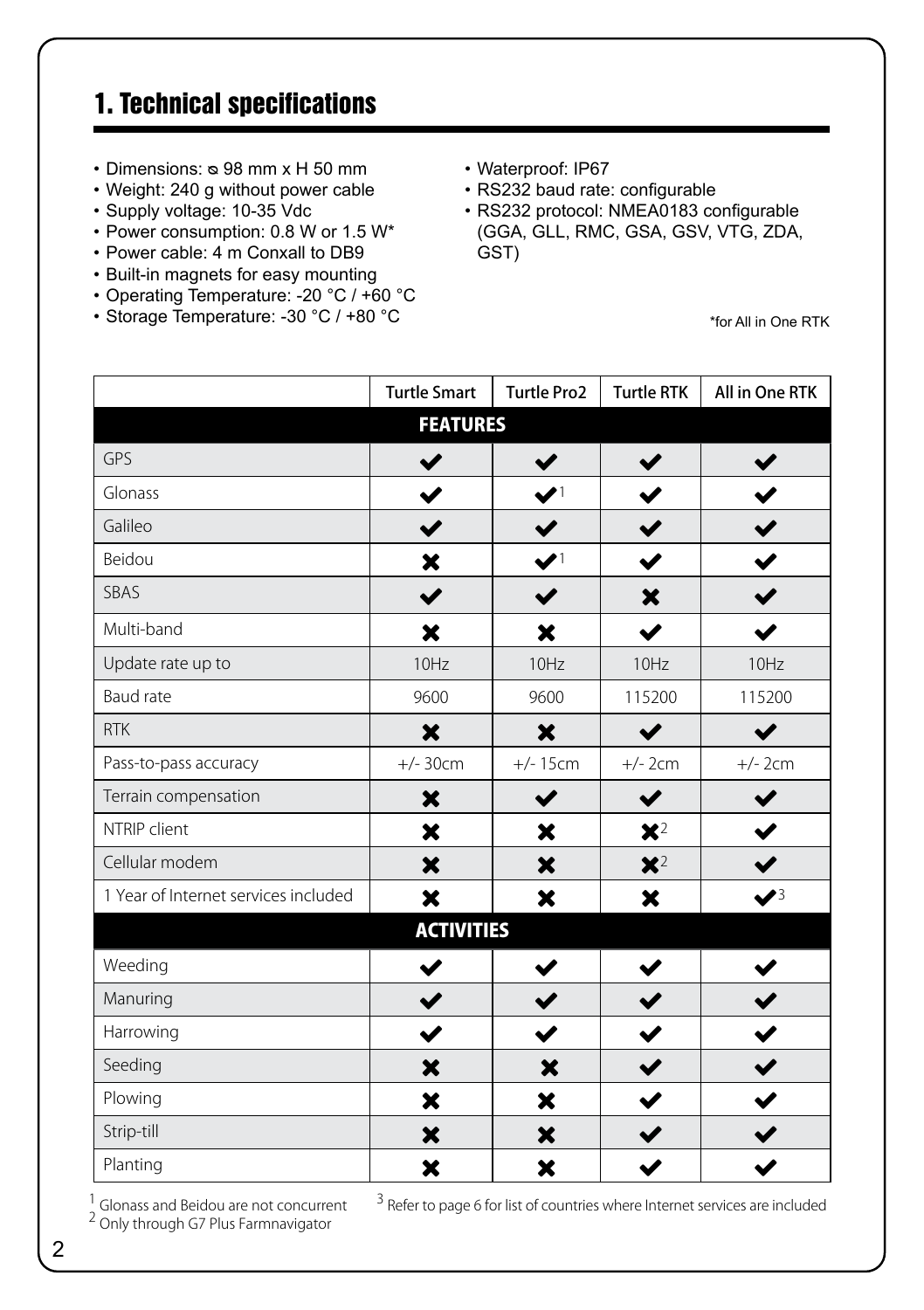# 2. How to properly install the receiver on the tractor

In order to achieve the highest accuracy, the receiver must be installed following the instructions below. This is requested for models embedding a fully inertial platform able to provide accurate dynamic vehicle information and precise terrain compensation (Turtle Pro2, Turtle RTK, All in One RTK). In case of special applications and installation on implements, follow the instructions in the dedicated manual.



1. On the roof of the tractor, horizontally, using the Steady Steel Bracket\*\* to avoid vibrations



2. In the center of the cabin.



3. The connector for power cable must be oriented opposite to the driving direction.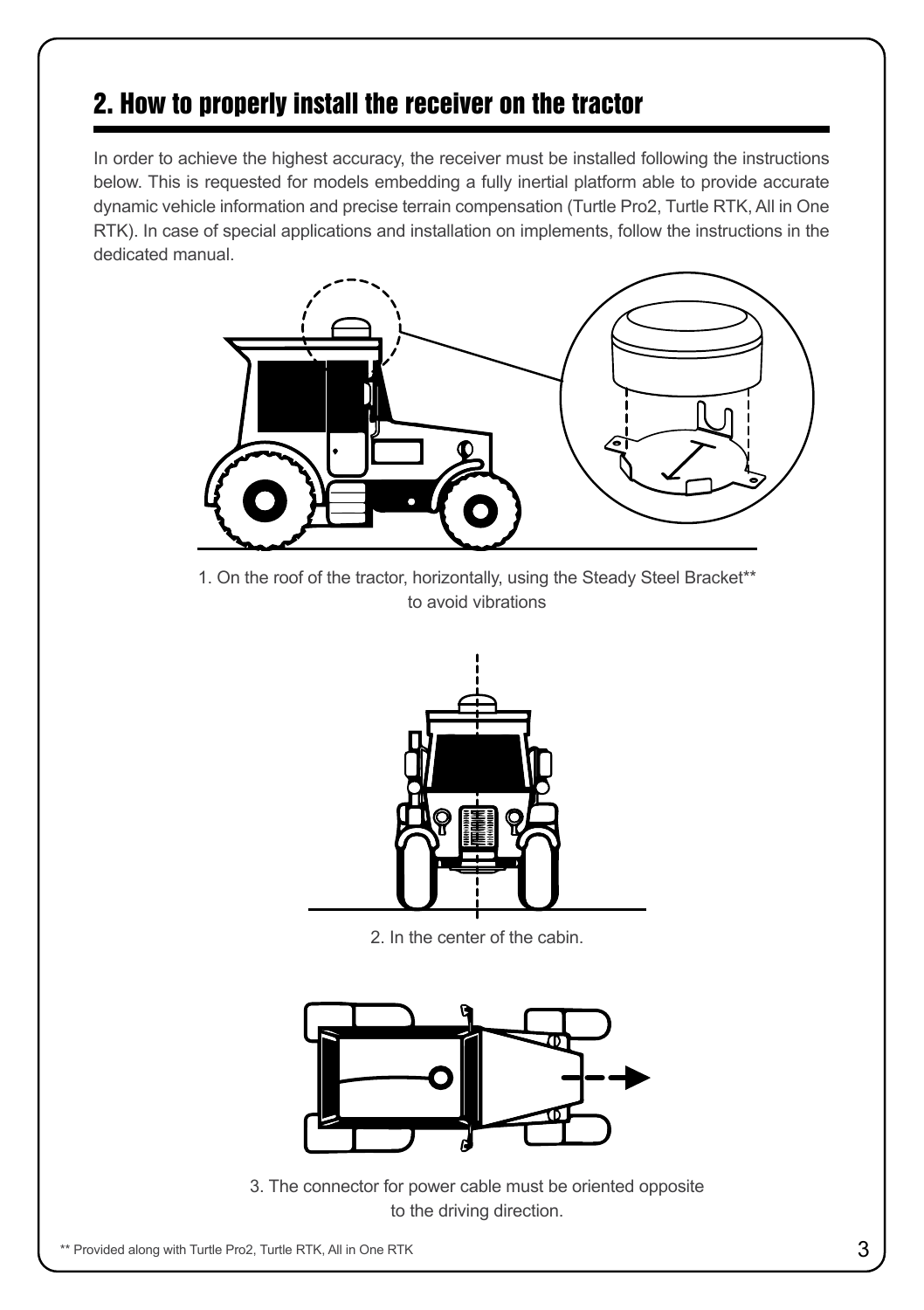# 3. How to use the receiver with Farmnavigator products

Connect the power cable to the Farmnavigator's "GPS" connector and you are ready to use your receiver.

Follow the instructions available in the Farmnavigator's user manual in order to check the satellite signals on your G7 Farmnavigator.

#### **3.1 G7 Farmnavigator series connection scheme**

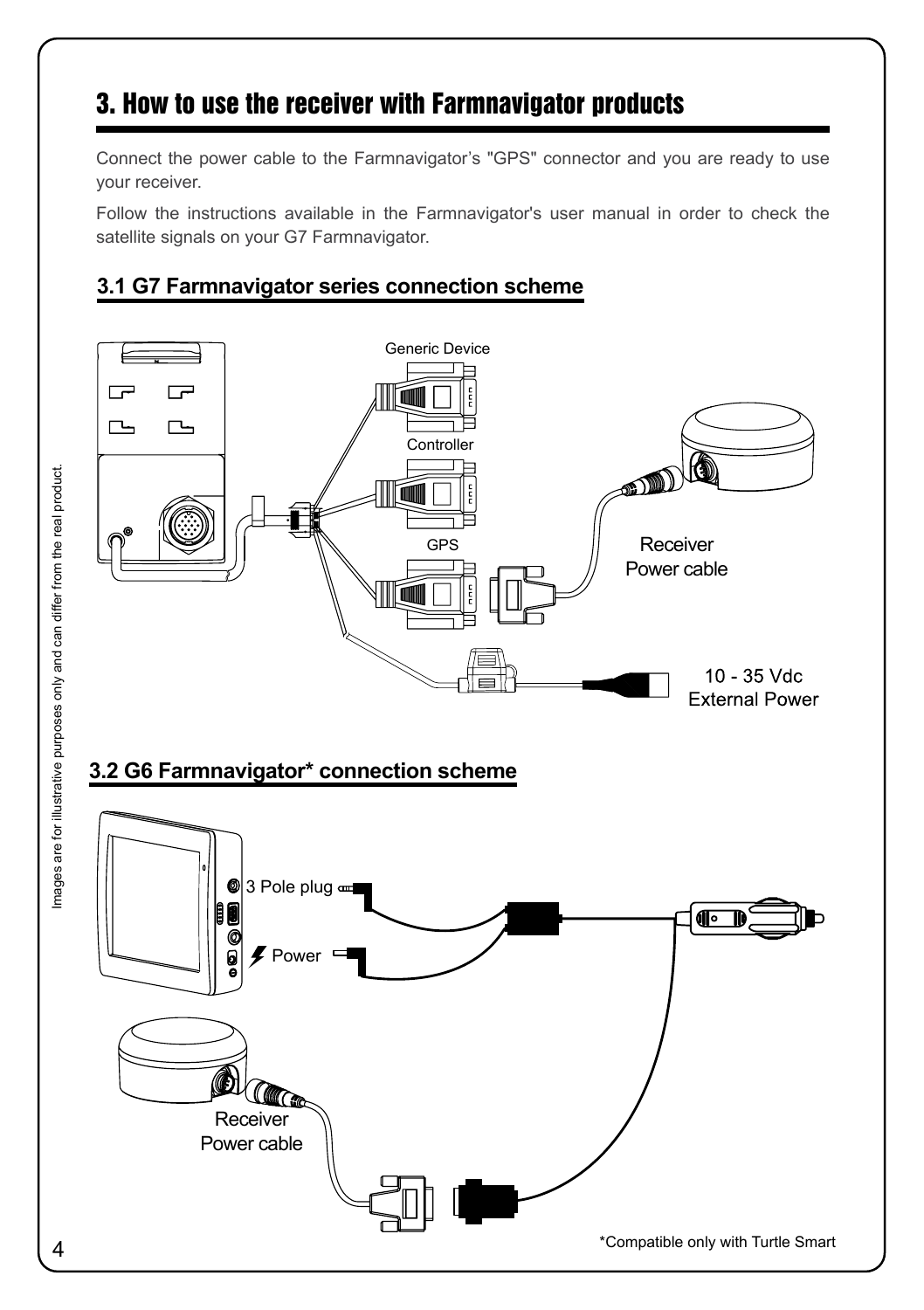### 4. How to use the receiver with third-party devices

The receiver can be used with any third-party device compatible with serial communication and NMEA 0183 messaging (RS232 protocol).

#### **4.1 Third-party devices connection scheme**

To connect the receiver to a third-party device, simply connect your device to the DB9 connector end of the power cable according to the Pin-Out presented below.



#### **4.2 NMEA Baud rate**

Farmnavigator GNSS receivers can output standard NMEA messages at different baud rates. The default setting is at 115200 bps which is the most commonly used by third party displays. For any other specific setup, please refer to your distributor/reseller or to www.farmnavigator.com.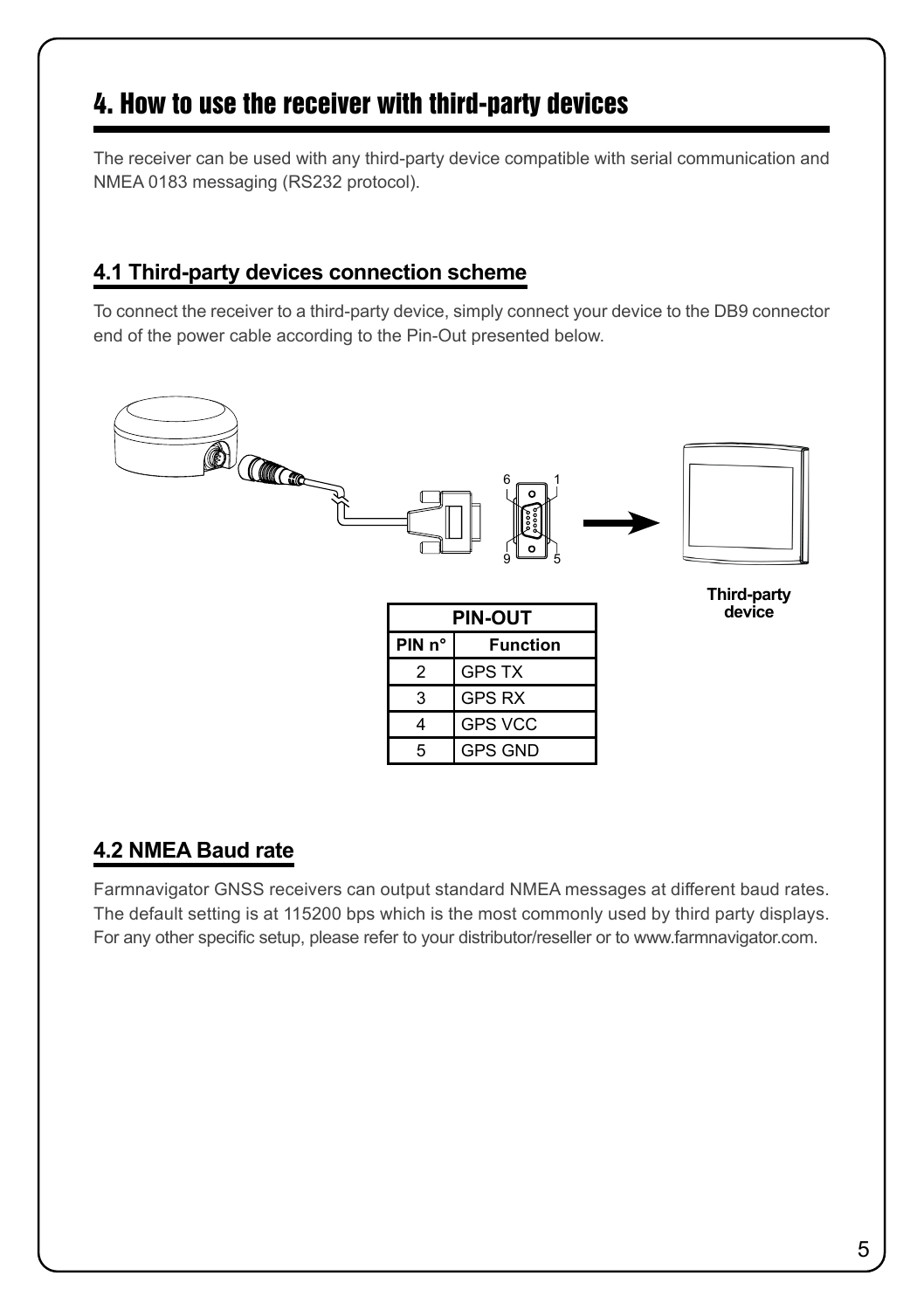# How to activate All in One RTK

#### **A. Register All in One RTK to get instant access to Internet services**

In order to register your All in One RTK, access www.myfarmnavigator.com website and complete the registration in few simple steps. Once it has been registered successfully, your All in One RTK starts sharing information with the remote server.



#### **B. List of countries where the Internet services are supported**

Andorra, Austria, Belgium, Bulgaria, Cyprus, Croatia, Denmark, Estonia, Finland, France, Greece, Germany, Hungary, Iceland, Ireland, Italy, Latvia, Liechtenstein, Lithuania, Luxembourg, Malta, Netherlands, Norway, Poland, Portugal, Czech Republic, Romania, UK, Spain, Slovakia, Slovenia, Sweden, Switzerland.

Contact support@avmap.it for info about Internet services in other countries.

#### **C. NTRIP client**

The NTRIP Client is the software element used by the receiver to get the RTK correction from the Internet. The NTRIP client can be configured directly through the G7 Farmnavigator (refer to its user manual for detailed instructions) or with a PC, using AvMap's All in One RTK configuration cable kit and the RTK Terminal software provided along with it (details available in the All in One RTK configuration cable kit quick guide). In both cases you will need these mandatory data about your RTK service provider:

- IP
- Port
- Username
- Password
- Mountpoint

Please refer to your distributor/reseller for NTRIP client specific setup.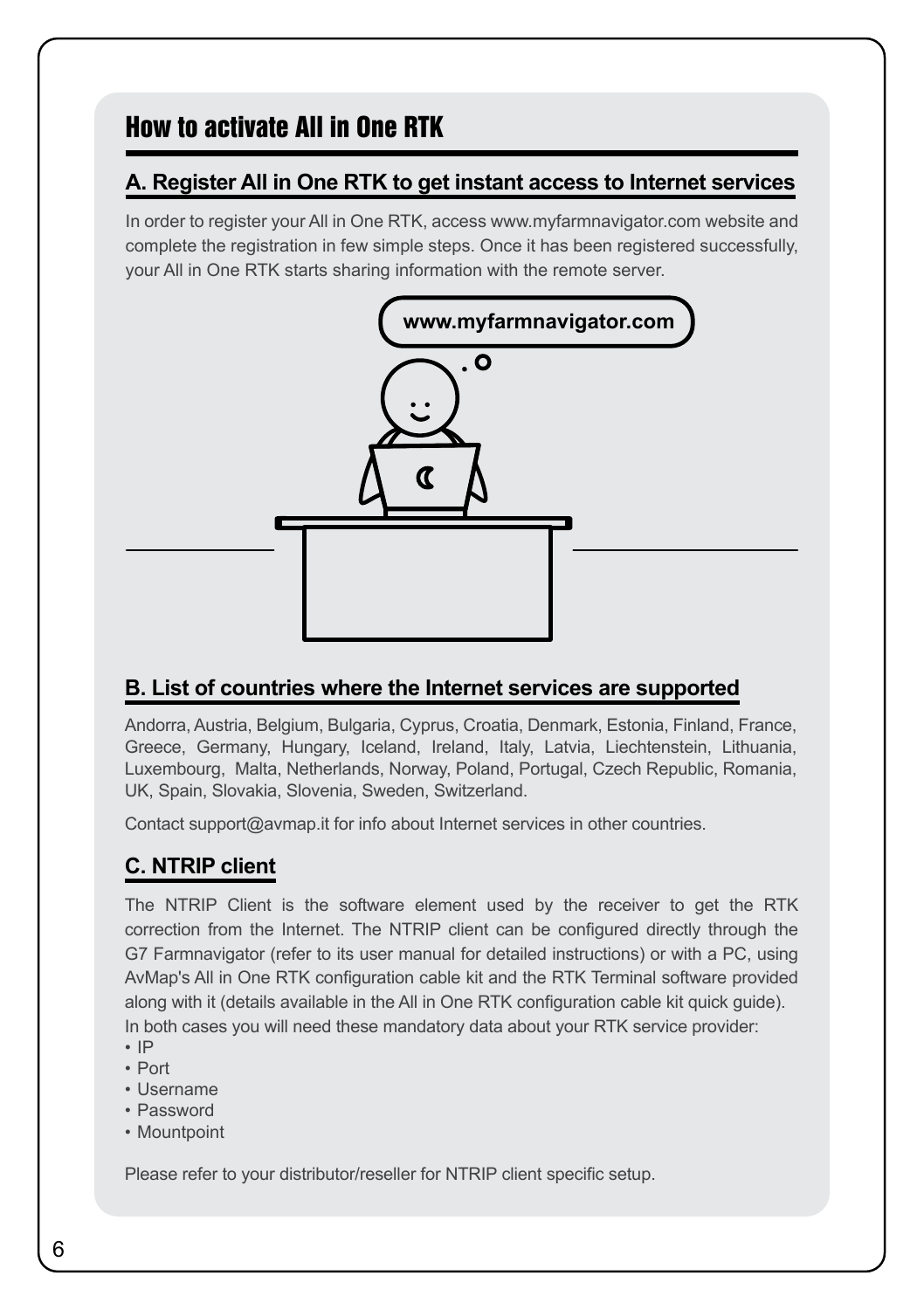### 5. Simplified EU declaration of conformity

Hereby, AvMap Srlu, Viale Zaccagna, 6 54033 Carrara (MS), Italy declares that the radio equipment in the following table is in compliance with Directive 2014/53/EU.

| <b>Turtle Smart</b> | UX0GTG20AM, UXAGTG20AM |
|---------------------|------------------------|
| Turtle Pro2         | UX0GTG31AM, UXAGTG31AM |
| <b>Turtle RTK</b>   | UX0GTR00AM, UXAGTR00AM |
| All in One RTK      | UX0GTR10AM, UXAGTR10AM |

The full text of the EU declaration of conformity is available at the following internet address: https://eudeclaration.avmap.it

# 6. Safety Information

AvMap disclaims any liability deriving from an improper use or installation of the product in a way that may violate the regulations and safety.

It is highly recommended that the installation of the product will be performed by a qualified maintenance technician. Consult the Installation manual for a correct installation procedure.